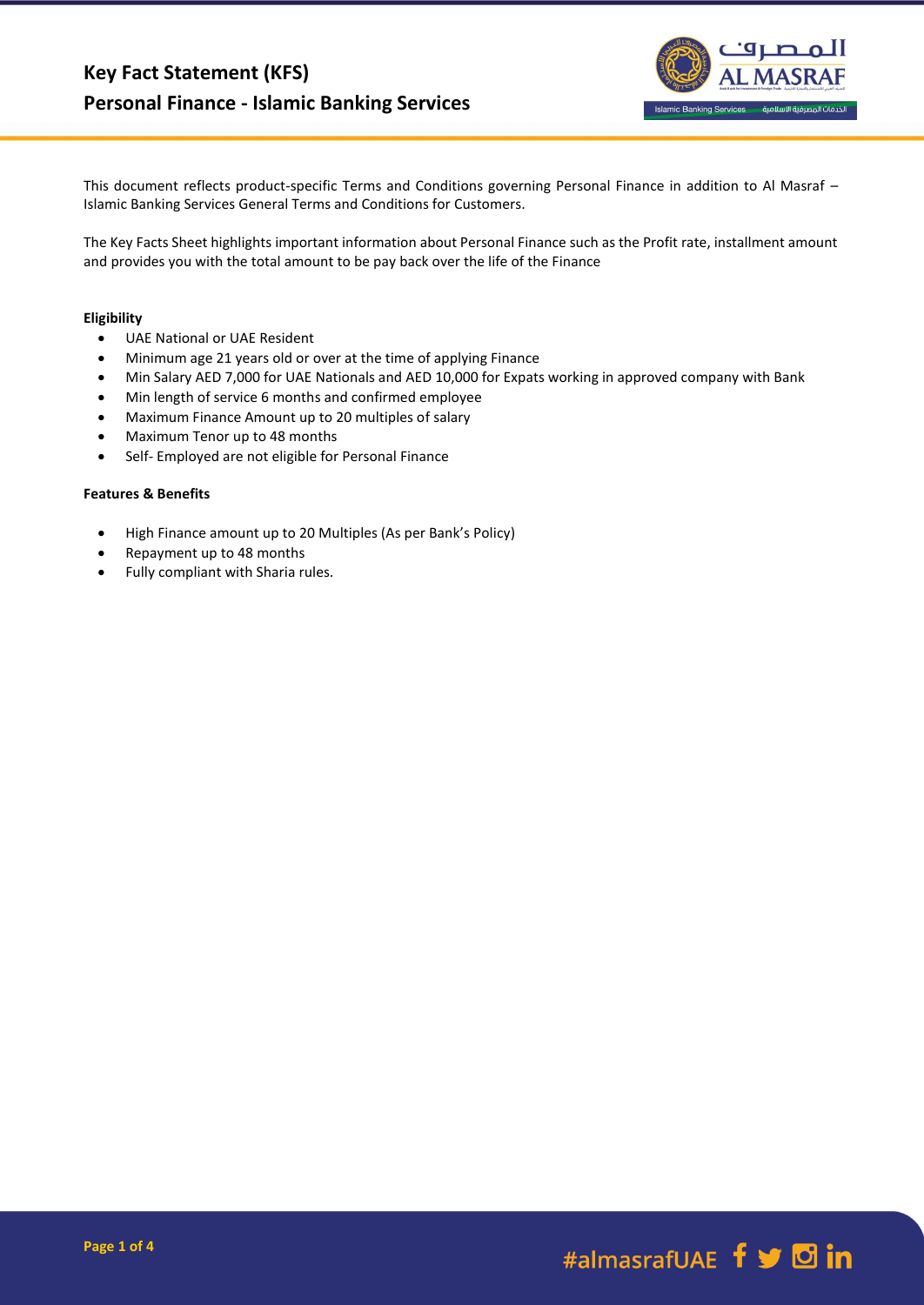

#### **Additional notes and Frequently Asked Questions**

#### **1. Personal Finance**:

Personal Finance given to individual customers, where the repayments are made out of Salary and End of Service – EOSB and /or any other regular income from a well-defined source.

## **2. Finance Structure:**

Our Personal Finance based on Sharia structure of Commodity Murabaha through DMCC. This is Shariah compliant sale where Al Masraf discloses the actual cost incurred in acquiring the commodities and then sells these commodities to you for an agreed profit.

## **3. Equal Monthly Installment (EMI):**

- a. You will pay Principle + Profit (as per Bank's prevailing rate) to the Bank on monthly basis.
- b. You are required to pay the EMI on due date to the Bank as per the repayment frequency.

| requested by :<br>Finance<br>amount |   | AED 50,000                                               |
|-------------------------------------|---|----------------------------------------------------------|
| customer (Principal)                |   |                                                          |
| Finance duration                    |   | 4 years (48 months)                                      |
| Murabaha Rate                       |   | 2.48% per annum                                          |
| Period (annual days basis)          | ÷ | 360 days                                                 |
| Murabaha Formula                    |   | Principal * Rate * No of days/ Days Basis = AED 3.44 per |
|                                     |   | dav                                                      |
| Thus FMI for Month 1 would be       |   | $\triangle$ ED 1 11102                                   |

Thus EMI for Month 1 would be  $\quad$  : AED 1,144.93

| Finance duration    | Principal | Murabaha Rate                                             | <b>Equated Monthly Installment</b> |
|---------------------|-----------|-----------------------------------------------------------|------------------------------------|
| 4 years (48 months) | Amount    | 2.48% per annum                                           | For the first month                |
| Month 1             | 50,000    | 103.33 for the month<br>$50,000*2.48\%*30days/360=103.33$ | 1.144.99                           |

**Warning: These figures are estimates/ examples only.**

#### **4. Maximum Finance Amount:**

The Maximum Finance Amount you can borrow with a Personal Finance depends on your income, expenses, liabilities etc. Bank will considers all your expenses and liabilities to make sure you can make repayments on the Finance without placing yourself under financial stress

## **5. Life Takaful:**

- a) You are required to choose the Life Takaful from one of the three Bank's approved Takaful provider selected by the Bank for the entire Finance Tenor and it will be assigned to Arab Bank for Investment Foreign Trade (Al Masraf).
- b) The Life Takaful should cover your Finance outstanding in the event of the death due to any reason, terminal illness and permanent total disability to mitigate the risk associated with the life.
- c) The Life Takaful premium calculated on the Finance outstanding amount i.e. Monthly Premium = Finance outstanding amount x Life Takaful rate %
- d) The Life Takaful premium may not be fixed amount as it calculates on the Finance outstanding and paid on monthly basis to the Bank. The Bank will deduct this amount along with the Finance EMI from the Customer's account.
- e) The Life Takaful premium may increase or decrease during the Finance Tenor based on the Takaful provider rate
- f) The Life Takaful coverage should be in place prior to acceptance of the offer and disbursement of Finance by Bank.
- g) Non-payment of Life Takaful payments shall be consider as an event of default under the facilities.

## **6. Salary Transfer to the Bank**

You required to transfer your monthly salary to Arab bank for Investment & Foreign Trade & provide all the necessary documents for the same. In case of any change in your employer/ retire from the employment, you must transfer your new salary/pension to Al Masraf until the Finance is fully and finally settled.

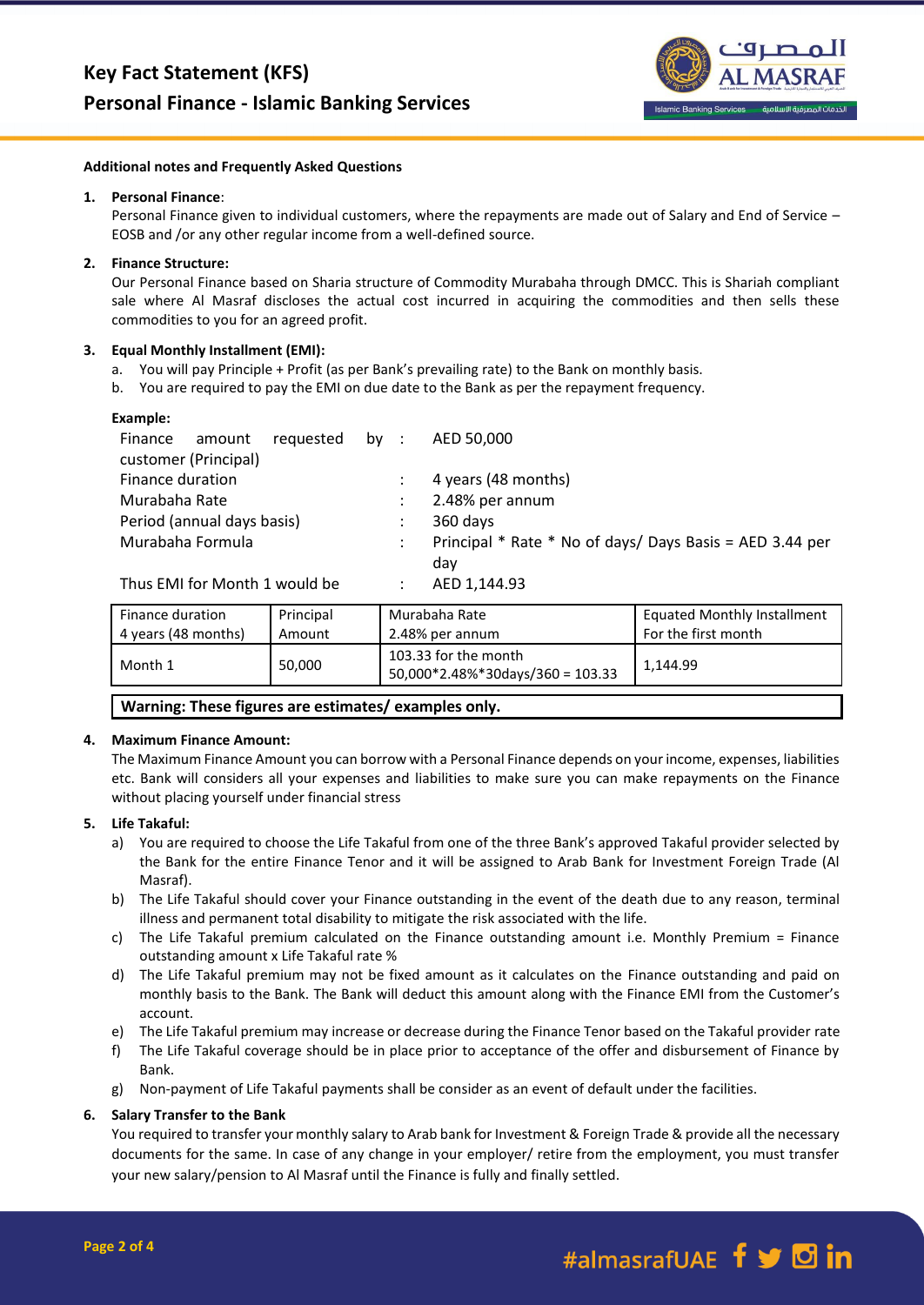

## **7. Non Salary Transfer to the Bank**

In case of non-salary transfer to Al Masraf, differential pricing as per Schedule of Fees and Charges will apply. A minimum salary of AED 15,000 and maximum finance amount of AED 200,000 will apply. You will require to assign Direct Debit Authority – DDA to Arab bank for Investment & Foreign Trade and based on which the installment will be debit from your bank account and repay installment.

In case of changing your employer/ retirement, you transfer your new salary/pension to Arab bank for Investment & Foreign Trade (Al Masraf) until the Finance is fully settled.

## **8. Top Up**

You can avail Top Up on your Personal Finance under the following conditions:

- a) Minimum of 12 installments to be paid before applying Top Up Finance
- b) You will require to pay Top Up fee as per Schedule of Fees & Charges available

#### **9. Installment not paid on time:**

You shall pay the monthly installment on due date, and if you fails to pay three installments, the agreement shall be terminated and the remaining installments shall become payable after the Bank is given a notice to pay within a period of 15 days and the Bank have the right to take the legal procedures.

#### **10. Delay penalty:**

Bank is entitled to charge delay penalty fee (as per Bank's Schedule of Fees & Charges available on Almasraf.ae) from the due EMI after the lapse of the payment due date or EMI date on Finance as a commitment to donate to charity, on monthly basis until all payments due or installments are paid, the amounts of the commitment to donate are transferred to the charity account under the supervision of the Internal Shariah Supervision Committee of Islamic Banking Services.

#### **11. Schedule of Fees:**

This Finance is governed by Schedule of Fees. In the event any of these fees are due to be paid, such fees should be paid by the customer.

- Al Masraf publishes it Retail Banking Schedule of Charges in line with it's commitment to a transparent Customer relationship. *[\(Click here to refer to Retail Banking Schedule of Charges\)](https://almasraf.ae/schedule-of-charges/)*
- Customer are strongly encouraged to write to us o[n info@almasraf.ae](mailto:Query@almasraf.ae) in case of need for more clarity on any fees charged to the account

## **12. Partial Settlement:**

Bank will allow partial settlement during the Finance term and you will be required to pay the applicable fees as mentioned in the Schedule of Fees & Charges ("SOF"), which is published on Al Masraf website [\(www.almasraf.ae\)](http://www.almasraf.ae/). You will have the following options:

- a) Pay same monthly installment and reduce the tenor OR
- b) Decrease your monthly installment and maintain the same Tenor

## **13. Deferment or Postponement**

Deferment is the delay or suspension of EMI for maximum 2 months during the calendar year. You are required to submit the request at our Branch and mentioned the reason for deferment and pay the applicable fee mentioned on our website [\(www.almasraf.ae\)](http://www.almasraf.ae/). The Bank will assess your request based on the eligibility and policy and accordingly defer the monthly installment as per request

Due the deferment, the Finance maturity period will be increased by the number of deferments availed by you during the Finance term.

#### **14. Personal Finance closure**

You can request to close the facility by submitting the request by visiting any of Al Masraf Branches and submit the Early Settlement Form. The applicable Early Settlement Fee (you may visit www.almasraf.ae Schedule of Fees page) will be charge on the Finance outstanding amount.

## **15. Early Settlement:**

In case of Early Settlement, full outstanding after deducting the early settlement incentive as decided by UAECB regulation, and any other fees, charges and taxes have to be settled in full. Early settlement fee as per applicable Schedule of Fees and Charges of the Bank mentioned on [www.almasraf.ae](http://www.almasraf.ae/)